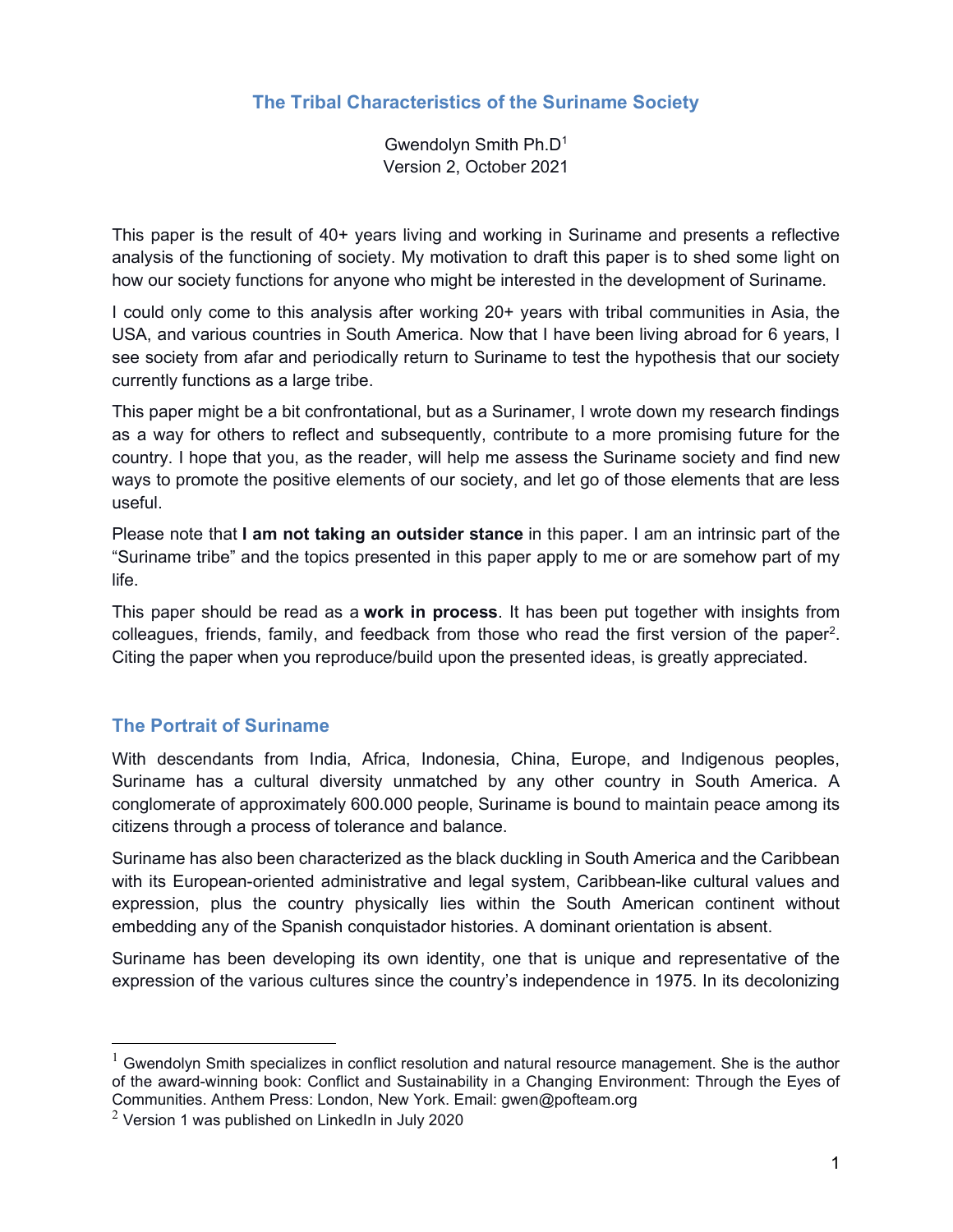process, Suriname has been making new models for development by learning from the mistakes and successes of others.

However you look at Suriname, it is a society with unique characteristics. The existing characteristics remind me of a tribe: a homogenous society with a sense of identity, its own culture, and a common goal for survival. Respect, dignity, and honor are very important in maintaining the personal connections between members of the tribe. Tribes are usually more isolated from the world compared to mainstream society<sup>3</sup>.

In this paper, I purposefully choose the word "tribe" to indicate a specific model of social organization. Although there lacks unanimity among scholars on the concept of a tribe, one definition holds to "a social division in a traditional society consisting of families or communities linked by social, economic, religious, or blood ties, with a common culture and dialect, typically having a recognized leader"<sup>4</sup>. Yet, scholars agree a tribe is a group with distinct features different from any other known western social organization model.

Until I can better describe Suriname society, I will identify the characteristics that currently exist. I have found 10 tribally-oriented features which are evident in Suriname society. This means that each person living in Suriname is highly likely to face and take part in several activities which are of tribal origin. This doesn't mean that Surinamers are completely tribal in behavior, but they are challenged with situations where tribal ways are more appropriate and effective than more western-oriented methodologies.

## Characteristic 1: Collectivity

According to the cultural scientist, Geert Hofstede and his colleagues<sup>5</sup>, "collectivity pertain to societies in which people from birth onward are integrated into strong, cohesive in-groups, which throughout the people's lifetime continue to protect them in exchange for unquestioning loyalty". Suriname possesses many in-groups where individual members strongly adhere to collective values rather than presenting themselves as unique individuals with their preferences and ideas.

Indicators for Suriname's collectivity are found in many parts of society, as discussed below.

First, a person in Suriname should only socialize within the groups to which he/she belongs. For example, parents encourage their children to make friendships within the group instead of giving them full freedom to find friends on their own. This ingroup-bonding practice has a substantial personal benefit: the person is respected in their group and can count on the unconditional support of group members in all aspects of life. As a result, groups are constantly adding members and growing in size and strength. Cross-pollination between groups is rather an exception than a rule, making society stand with strong in-groups.

Second, group members promote their own customary rules and practices. At the same time, the group members praise their members while alienating others by spreading gossip and complaints. For example, when Cindy publicly speaks out against actions taken by her established group, most likely she will be labeled by her group as aggressive, weird, or just plain non-compliant.

<sup>3</sup> United Nations Declaration of the Rights of Indigenous Peoples. 2007

<sup>4</sup> Oxford Dictionary

<sup>5</sup> Hofstede, G. Hofstede, G.J. and Minkow, M. 2010. Cultures and Organizations: Intercultural Cooperation and its Importance for Survival. 3rd Ed. New York: McGraw Hill, p.92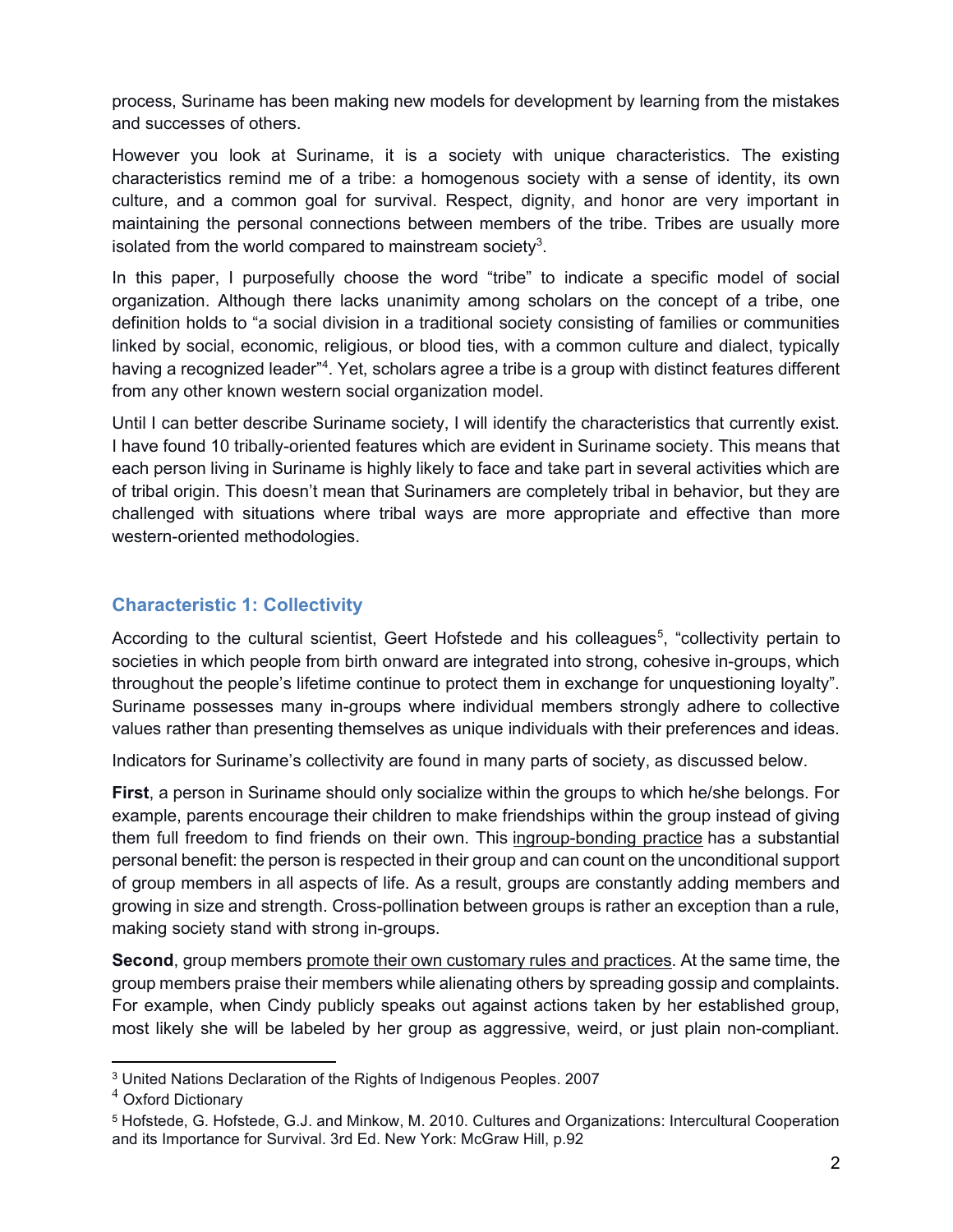Cindy's behavior will be secretly discussed with all other group members to gain a common understanding of the problem and how to handle it to keep up with the group's collective values. Cindy's challenge to the group's values - obedience, respect for tradition - is a punishable act in Suriname society.

Third, in a collective society, people have a different sense of accountability than in individuallyoriented societies. Accountability means that one should be held responsible for he/her actions in a manner that is mutually accepted and thus according to the rules<sup>6</sup>. People are embedded in a group and their social behavior is determined by the group<sup>7</sup>. This results in a situation where the individual sees accountability as a group action: accountability is transferred to other members in the group. From my own experience with tribes, this accountability transfer is common practice. Accountability only becomes a priority issue when the collective image of the group is in jeopardy.

When looking at a global scale, the most individualistic country, the USA, ranks number one in a hallmark study of 76 countries that were researched on their collectivity. The Netherlands follows closely by ranking number four. This research teaches us that Suriname leans towards a more collective orientation by ranking as number 34. Yet, the "we-mindset" Suriname holds is weaker than other South American countries that promote strong family values and rank in the 70s on the collectivity scale.

#### Characteristic 2: Low Hierarchy

When looking at the whole of Suriname society, I see different groups operating in a horizontal arrangement of power. There is a limited distance between the most powerful and least powerful groups, which is culturally designated as "low hierarchy".

On a global scale, Suriname scores low (9th) on the hierarchy scale which means that everyone is almost equally important. Countries in South America registered a medium hierarchy (rank in the 30s). High hierarchy can be seen in the Netherlands (ranks 63) and the USA (ranks 60). The latter have well-designed societal systems with clear hierarchical divisions.

Low hierarchy is noticeable in Suriname society, as shown below.

First, Suriname citizens have easy access to high-power individuals. In comparison to societies with a large power distance such as the USA and the Netherlands, people in Suriname can easily make an appointment with a high-level politician or can have a chat with a celebrity in a supermarket. The short power distance is also seen when people, who are undertaking a project, want to speak directly with the country's President, Vice President or Minister to gather support for the project, rather than any lower-ranked government official.

Second, societies with a low hierarchy tend to admire people who are better than average and put them on a pedestal. Surinamers constantly identify heroes and idolize them. Although heroes are present in all societies, in low hierarchy societies like Suriname, they are constantly talked about. Heroes then become popular and this will keep them in favor of important people in society. They earn respect and may even get financial opportunities or benefits.

<sup>6</sup> Gelfand, M. and Realo, A. 1999. Individualism-collectivism and accountability in intergroup negotiations Journal of Applied Psychology 84(5):721-736

<sup>7</sup> Triandis, H . 1995. Individualism and Collectivism. New York: Routledge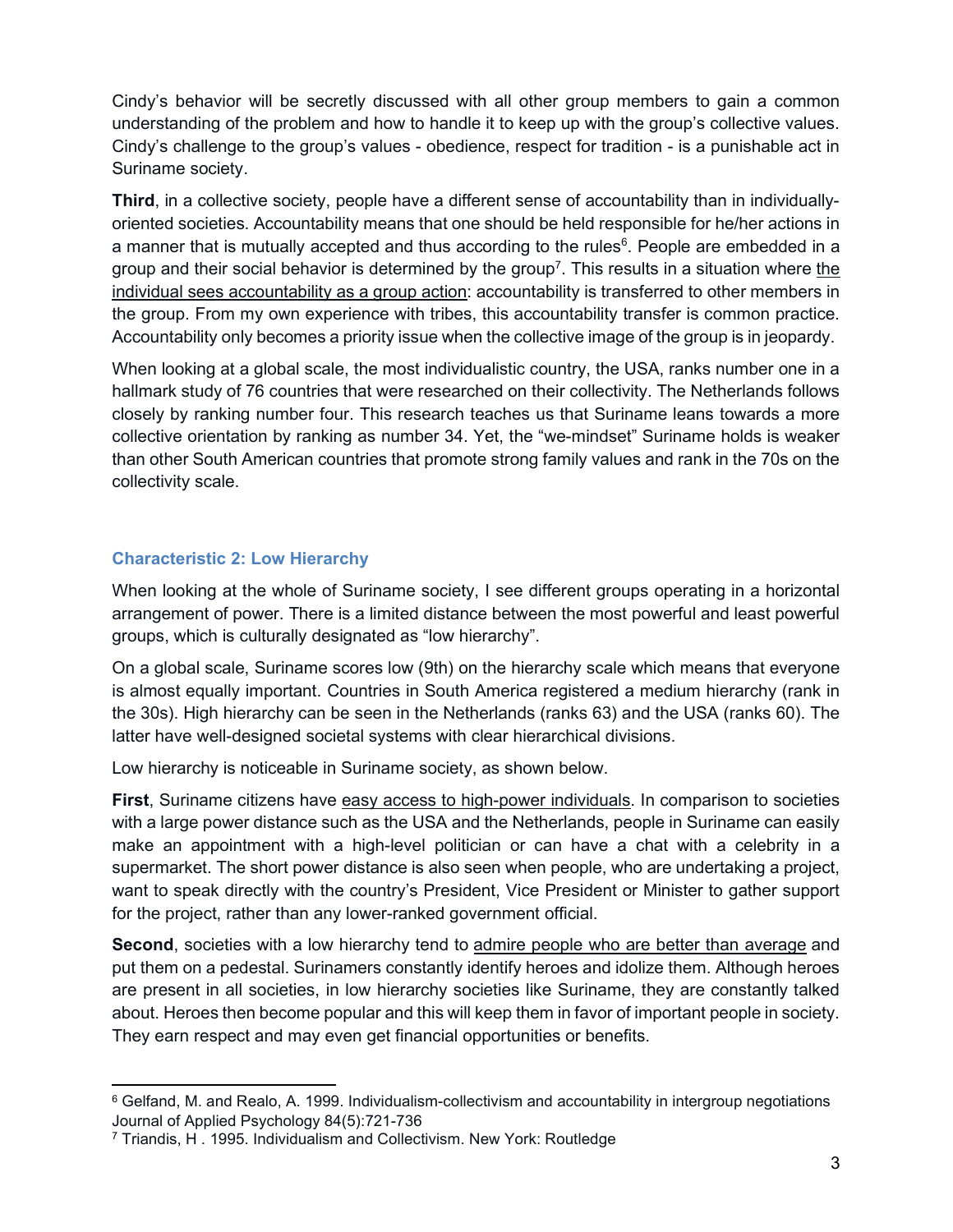Third, each group is constantly striving to get a better societal position. The elevation of one group can only occur when others are lifted simultaneously. In case one group acquires too much power, the other groups will attack this injustice by applying the general rule of coexistence: "if I can't have it, neither can you". Popularly known as "crab mentality", this concept represents the various groups as crabs in a bucket where one wants to be on top while crawling on the others.

Fourth, the low hierarchy between groups pushes each citizen to navigate through society with tact and patience. Once confronted with an unknown person, a Surinamer will explore the situation first, usually by asking a popular question: who is your father and who is your mother? Although often categorized as a joke, this exploratory question gives a better understanding of two crucial pieces of information that anyone who engages with someone else wants to know: the status and power of the group to which the other person belongs.

## Characteristic 3: Negative Identity

According to Tjafel and Turner<sup>8</sup>, one group can put itself either up or down another group, and this societal ranking gives the existing groups a sense of identity. Groups that rank themselves below other groups tend to have a negative identity. Negative identity often explains the group's behavior toward other groups.

When assessing the country as a whole, I notice an overall negative identity. Quite often, Surinamers see themselves as inferior to outsiders. I found the following example to demonstrate this negative identity.

In July 2021, the national soccer team "Natio" lost in their first match in Gold Cup history against a team of Jamaica. The Suriname media had quite a negative stance (supporting the negative identity), as seen in the table below.

| <b>Coverage of Event in Suriname media</b>                                 | <b>Coverage of Event in International media</b>                                                                        |
|----------------------------------------------------------------------------|------------------------------------------------------------------------------------------------------------------------|
| Natio is making a false start in Gold Cup (De Ware<br>Tijd)                | Suriname fought hard for what it is worth, but loses<br>from Jamaica in Gold Cup debut (Dutch media<br>sportnieuws.nl) |
| Handful of Suriname fans see Natio lose against<br>Reggae Boyz (QN Sports) | Suriname needs to go on after Gold Cup loss<br>against Jamaica (Dutch media nu.nl)                                     |
| Natio loses against Jamaica (Starnieuws)                                   | Suriname played their first match in Gold Cup<br>history and gave it their all on the field (Gold Cup)                 |
| Suriname loses first Gold Cup game with 2-0<br>against Jamaica (Waterkant) | side<br>Jamaica defeats a<br>though<br>Suriname<br>(Caribbean Football Union)                                          |
| Gold-cup: Natio loses to Jamaica (Herald)                                  | Jamaica stutters past resilient Suriname to kick-off<br>Gold Cup campaign (UK press The Voice)                         |

Several tactics are used by people to overcome negative identity, as described below.

 $8$  Tiafel, H. and Turner, J. 1979. An Integrative Theory of Intergroup Conflict. New York: Oxford University Press.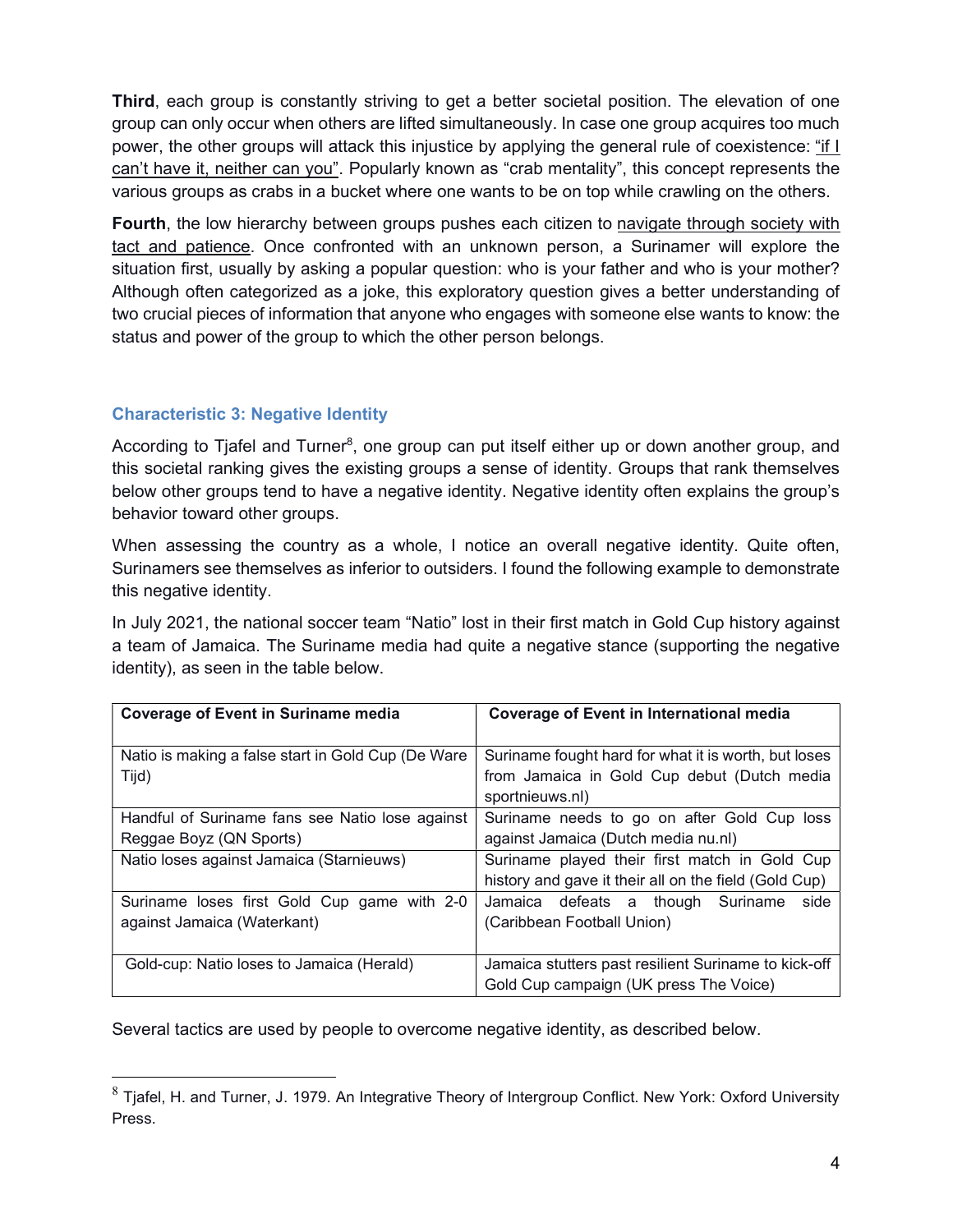First, Surinamers increase their self-esteem by constantly making an "us versus them" comparison. For example, when Surinamers meet people from abroad, they like to explain their actions by saying "this is how we do it here, you don't understand" or "it just works differently here". This perception is also reinforced by the relatively low exposure of the majority of Surinamers to other countries and cultures.

Second, Surinamers like to categorize themselves as special. They enhance their self-image, often as compensation for a (hidden) inferior feeling. Evidence for this inferior feeling can be found in people's easy satisfaction with new things brought from outside, a phenomenon which is comparable with the "beads and mirrors" given to remotely living tribes during colonization. Sometimes, Surinamers' inferior feeling is also expressed when they are confronted with countrymen/women who have moved abroad: someone who lives abroad and visits Suriname can easily be called a "know it all", with the potential consequence of him/her being alienated from the "Suriname tribe".

Third, the general practice for people is to copy from others. This practice is done everywhere in family settings, work settings, in recreational settings- and implies a limiting belief in the self. Copying others gives a sense of security. Going against the general norm requires lots of courage in the relatively small Suriname society. The insurmountable result is that only a few Surinamers are brave enough to challenge the status quo and engage in new ideas and innovative practice.

## Characteristic 4: Culture of Being

Suriname makes up a "culture of being" which means that the citizens believe that having a good relationship with others is the most important goal of their existence $^9$ . Surinamers like pursuing a good time with family members, co-workers, or friends, thereby emphasizing the important values such as being together in peace and harmony. Values related to work and accomplishments are less important. Such values are being expressed in more developed nations from Europe and North America, which are both adhering to a "culture of doing".

The "being-culture" is incorporated in our everyday way of life, as I discuss here.

First, generally, Surinamers are incredibly relaxed and take their time, even if it means being late for an appointment. Time is experienced as a fluid concept and if too much time is lost, it can easily be compensated another time. Rushing from appointment to appointment is not common practice in Suriname.

Second, people in Suriname are easy-going and don't like any unnecessary disturbance in their quiet lifestyle. Stability and balance are values that are favored above anything else. I have noticed over the last two decades that Surinamers are quite uncomfortable with people who refrain from this "slow and quiet" mode and choose a more risky and aggressive approach that potentially may disturb the quiet lifestyle.

Third, people in Suriname engage in long prefaces and greetings before anything else can happen. Politeness is defined as taking the time to talk with one another before going forward to more serious tasks or endeavors. I see this practice actively implemented on the streets, in

<sup>9</sup> Kluckhohn, F. and Strodtbeck, F. 1961. Variations in Value Orientations. Evanston, Illinois: Row, Peterson.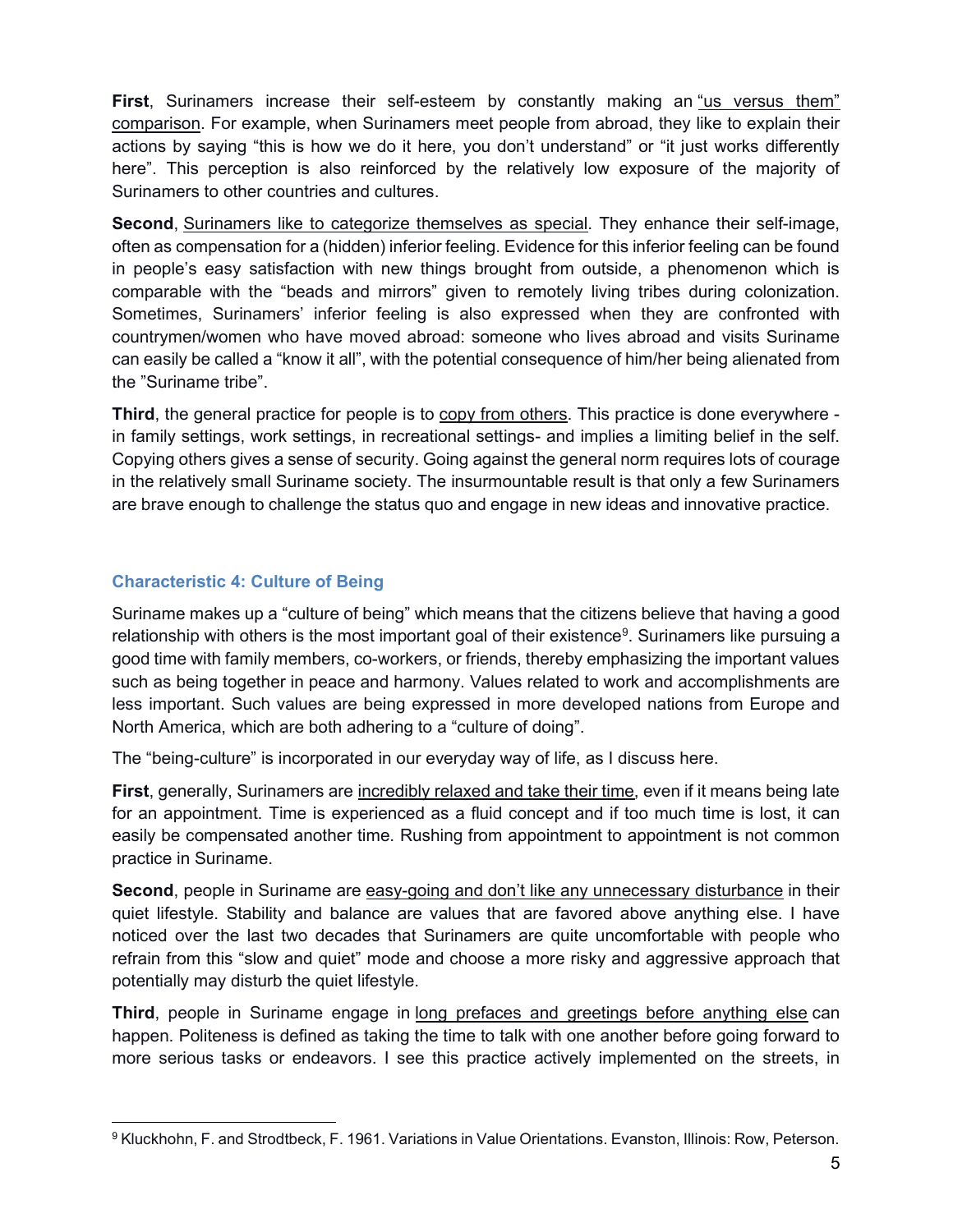professional or business settings, and in gatherings with friends and family. Violating this practice can easily end up in a conflict.

Fourth, as a being-culture, Surinamers prefer to identify themselves with the role they have in upholding a "being" value. One example of a "being" value is to take care of each other. I have identified the following case to explain this phenomenon: John is an engineer with a 20-people business. John's character as a good person who provides loans to his employees would be categorized as more important than his profession as an engineer. John's profession would only be mentioned if it reinforces his action towards the shared value of caretaking, for example, if John also helps with building houses for his employees.

## Characteristic 5: Femininity

Feminine characteristics are expressed in the softness of dealing with everyday issues<sup>10</sup>. Suriname society favors modesty and shows a tender approach towards dealing with issues. This is the opposite of masculine societies, which are more assertive, tough, and concentrated on material success instead of the quality of life. Examples of societies that have more masculine values are countries in Europe and North America.

Indicators for femininity in Suriname are described below.

First, Surinamers promote emotional ways of discussing topics which is very well noticed in the way politicians hold speeches in parliament, how journalists write articles in the newspaper, or just how citizens complain about everyday issues using the expressive lingua franca Sranan Tongo. Emotions are best expressed through storytelling, a soft and indirect way of conversation compared to a direct and assertive way of expressing opinions, which is how rational-oriented societies communicate.

Second, in feminine societies, solutions to problems can only be sought in a non-painful manner. Solutions are preferably chosen when there is no risk for tumult. The consequence is that solutions are only found after there is consultation with a large number of groups. This phenomenon is obvious in Government: a decision can take several years and sometimes can be even postponed because it is better to maintain the status quo and keep the healthy balance between the groups in society.

Third, Surinamers let things proceed organically and refrain from defining a process (with hard deadlines) for reaching a specific goal. The result is people have no clue what is going to happen next. People can easily start blaming the responsible person/organization for the lack of progression. Having an undefined process also comes in handy for a person who wants to change direction when he/she is off-course or just doesn't know which direction to choose.

<sup>10</sup> Hofstede, G. 2001. Culture's Consequences: Comparing Values, Behaviors, Institutions and Organizations across Nations. 2nd Ed. Thousand Oaks, California: Sage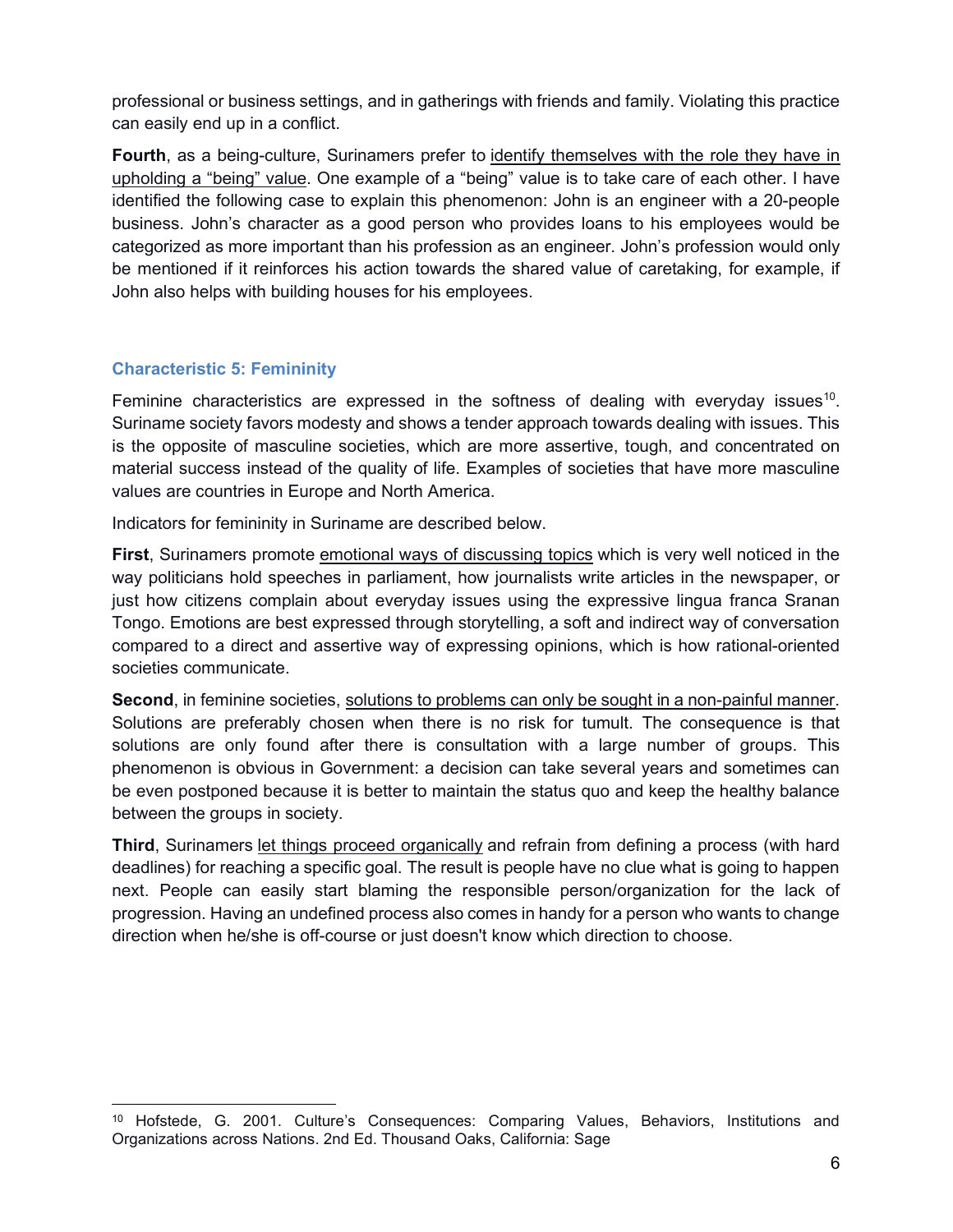#### Characteristic 6: Discourse

In a small society like Suriname, discourse plays a more important role than the presentation or discussion of facts. The discourse represents the most important storylines in Suriname. Discourses come and go, and from my research, I noticed that the discourse with the most powerful-citizen-support stays active the longest e.g., the discourse about corruption and exchange rate was dominant during the 2020 elections because the majority of Surinamers kept it alive on social media.

There are several indicators found to argue Suriname's discourse-dependence, discussed here.

First, the majority of Surinamers doesn't like to read the literature but predominantly rely on television, social media, and newspapers for information. Surinamers tend to shy away from writing articles or books, and this has led "outside authors" to take up this task. Most literature about Suriname is generated by people living outside the country, and fortunately, this is gradually changing.

Second, the daily media produces stories based on what people say (story) rather than searching for facts. The moment a story is picked up by a newspaper or any other acceptable medium it becomes a mutually accepted fact. Because Surinamers prefer to give lengthy stories (sometimes full of multiple synonyms), it is very difficult to distinguish what belongs to "own interpretation" and what belongs to factual information.

Third, the stories that run through society are often linked to a person due to the relatively small society. If something new launches, Surinamers will first ask: Who is behind it? This information is necessary to give the activity a seal of approval or just dismiss it depending on the fact that you like this person or not. In my research I tried to keep one work activity - awareness campaign – hidden for one year. Several people reached out on social media to get a sense of who is behind the campaign.

Fourth, there is a lot of effort on referring friends and family for jobs and other benefits. This referencing rests on the stories of people. The resume or curriculum vitae becomes only important after the person is referred by someone else. In some cases, the resume is not even considered when someone is applying for a job.

Fifth, once someone is negatively discussed in discourse and this discourse has limited public support, the person is likely to lose face in society. For example, Lucy has been associated with a corruption case in the company where she works as a manager. Lucy may be discussed in the newspaper, in social media, or as part of juicy gossip in the different groups. The drawback of this practice is that Lucy has no way of restoring her face, even if the facts are in her favor. She can only reinstate her standing with the release of a new personal success story, for example as a sportswoman or philanthropist. The result of this blacklisting is that conflicts remain unresolved.

#### Characteristic 7: Conflict Management

In my research, I have found that when six or more Surinamers come together in a work setting, at least two are related, know each other somehow, or have a mutual friend or experience in common. With such short social connections, face-saving and reputation management has always been the most important strategy for one to survive in society.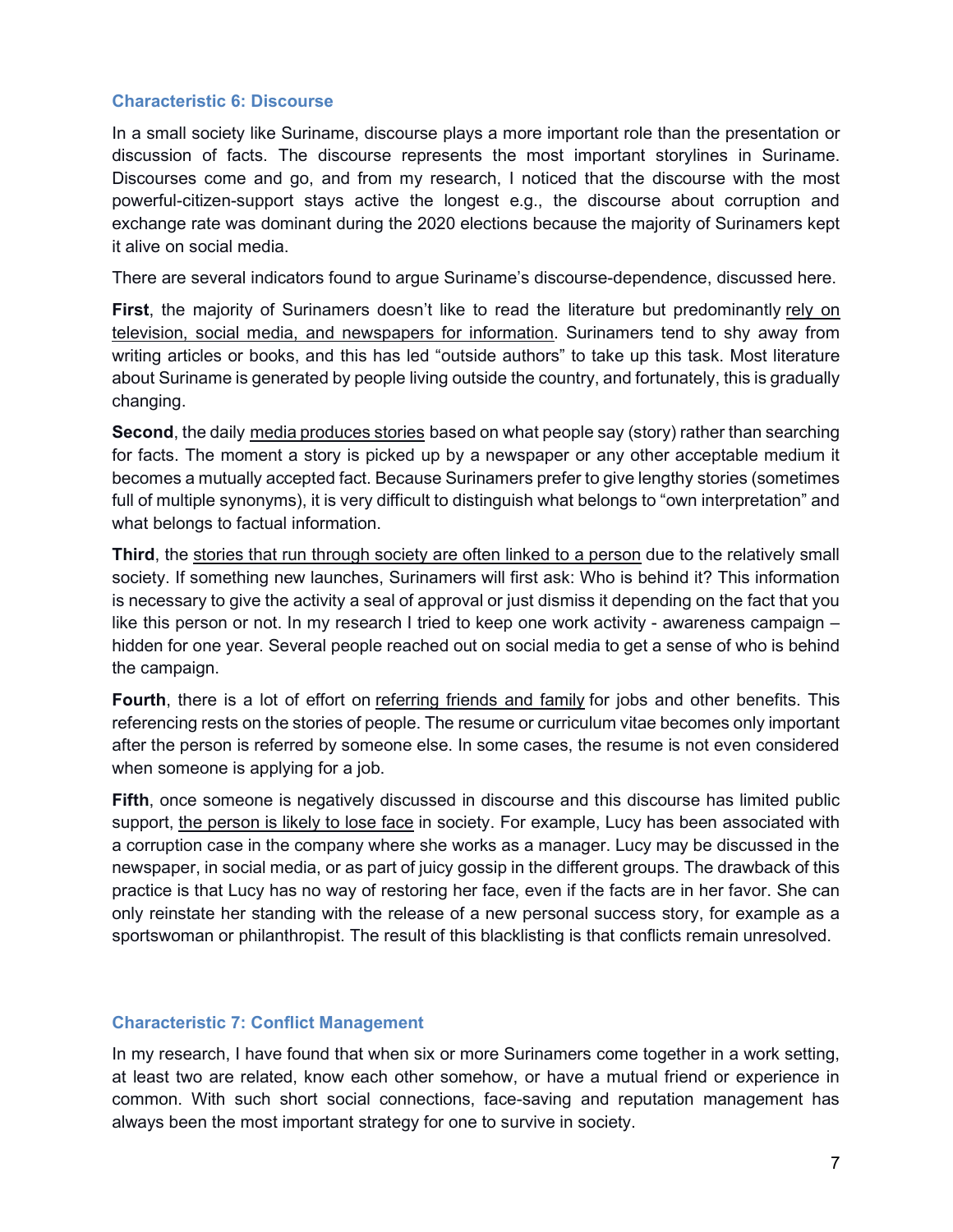Consequently, Surinamers tend to negotiate in a manner that aims at keeping face and relationships intact<sup>11</sup>. For example, when Jim negotiates with Albert, the outcome of the negotiation is primarily centered on upholding the relationship between them. It is less important who gets what in terms of profit. Keeping relationships intact is one of the most important assets in a negotiation in a small society like Suriname.

In case there is a conflict, Surinamers have several strategies.

First, Surinamers either go into hiding or avoid conflict. In either way, the communication between the conflicting parties stops and each of them starts creating their own story. For example, Rudi is in conflict with John over an issue and then Rudi withdraws and starts spreading his version of the conflict to mutual friends, knowing that John will also hear it. A confrontation between Rudi and John is not a common practice.

Second, another preferred strategy for managing conflict is to form a coalition. A profound example of such coalition-forming is when staff, management, and retirees stood together outside the office of Surinam Airways, the national airline, to protest against the slow approval of flight certification for a Boeing-777 aircraft in July 2020<sup>12</sup>.

Third, Surinamers also like to suddenly change the rules when it does not work in their favor, a practice that is seen across all of Suriname. For instance, a recent case that caught my attention was the change of statutes to accommodate the First lady and brother of the Vice President into the Board of State Oil Company in September 2020<sup>13</sup>. Another example is when labor unions have agreed on something and then come back on the agreement by changing the rules of negotiation.

Fourth, people like to resolve conflicts with the help of someone with authority. This authority can be a government official or an official leader. The unfortunate consequence of having conflict resolved by someone with a higher power is that it often ends in a win-lose decision: one person wins and the other loses (face). Because of this type of conflict strategy, society embeds countless such unresolved conflicts which re-emerge at times when it is least expected.

## Characteristic 8: Past Orientation

Societies with a past orientation tend to value traditional ways of doing things. Suriname focuses a lot on the past and this fits the definition of a society with a past orientation<sup>14</sup>. Think about how past experiences shape Surinamers' motivations, inspirations, substance, and direction, for example, how they like to emphasize certain past events as being "perfect". For example, a lifetime job at an extractive company is still the preferred way of going through life because it was experienced as perfect before.

The past orientation originates from the fact that Surinamers are largely uncomfortable with change<sup>15</sup>. On a global scale, Suriname ranks 11th place in countries that like to avoid uncertainty,

<sup>11</sup> Bonta, B. 2001. Conflict Resolution among Peaceful Societies: The Culture of Peacefulness. In Chew,

P. The Conflict and Culture Readers. New York: New York University Press

 $12$  https://www.starnieuws.com/index.php/welcome/index/nieuwsitem/59825

<sup>13</sup> https://www.starnieuws.com/index.php/welcome/index/nieuwsitem/60695

 $14$  Ibid Hofstede, 2001

<sup>15</sup> Ibid Hofstede et al. 2010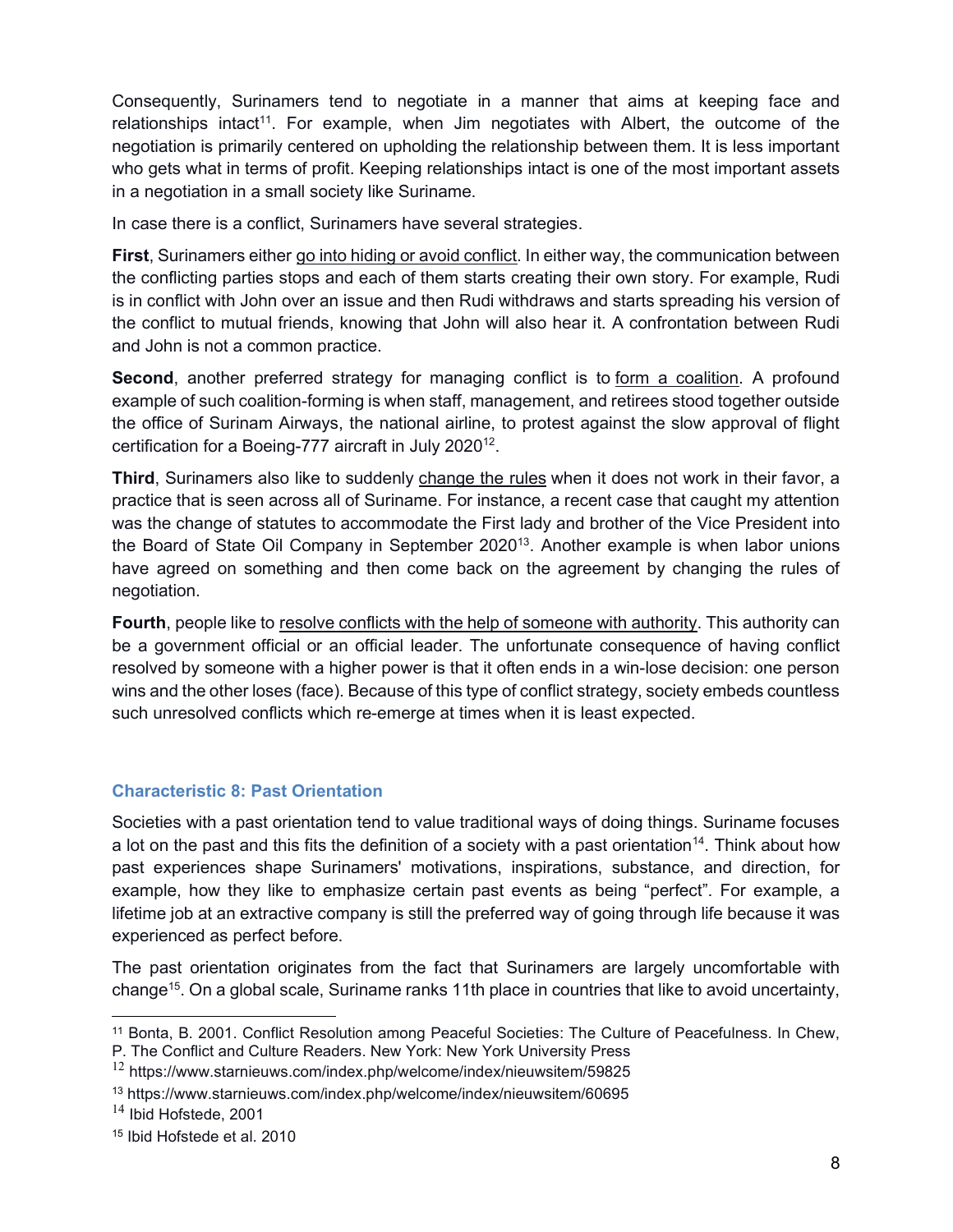while South American countries are ranked in the 30s. The Netherlands can deal quite well with uncertainty and ranks 55th, and the same counts for the USA that ranks 64th. In the latter countries, people are generally more confronted with changing circumstances than in Suriname.

I see several characteristics of a past orientation in society, which are discussed here.

First, Surinamers like the way things were in the good old times. When I listen to politicians or other decision-makers, they are usually referring to an image from the past. They then build on the past image and start creating something new. For example, a district commissioner will refer to a project about upgrading the main community square by saying that it will be the same as before or even better, for example, by adding some new infrastructure like vendor tents to the way the square was in the past.

Second, it is a big task for Surinamers to look into the future. Plans about the future exist on paper but in practice, they are rarely followed e.g., the multi-year development plan. Another example is that discussions about the future, usually end up in a list of activities (what needs to be done). Sometimes time is brought in (what needs to be done by when). But the "how" question is always last to be answered and unfortunately, less important in the planning process, resulting in incomplete plans that hamper further development of the country. Only few Surinamers can address the "how" question.

#### Characteristic 9: Traditional Decision-making

Traditional decision-making is usually practiced in communities or tight groups. The practice is based on collective discussion and consultation, resulting in consensus decision-making. Consensus means that a group or community agrees by listening to the opinions and concerns of others and then working towards a suitable decision. Not everyone would be pleased by the outcome of the decision, but at best they can live with it<sup>16</sup>. Traditional decision-making is a nonstructured, flexible process, without being strictly bound by time.

Traditional leadership is observed in Suriname, as described below.

First, Surinamers seldom make decisions purely based on rationalism (knowledge and facts). There is always some kind of "feel factor" involved<sup>17</sup>. Decision-making is more like an art, for which one takes into account the balance between the various groups in society. There is physical evidence all around Suriname of this type of balanced decision making – look at the naming of streets, bridges, and buildings after the leaders from different groups. And the statues of leaders from two important groups standing side by side in front of the Presidential palace.

Second, traditional decision-making is a non-structured process in which people refer back to decisions from the past. Instead of seeing the situation as a novelty and assessing it objectively, Surinamers like to find solutions by scanning what decisions have worked in the past. The danger of this past-oriented practice is that people can become paralyzed in a situation they have never

 $16$  Barnaby, J. 2009. Indigenous decision-making processes: What can we learn from traditional governance?

<sup>17</sup> Inglehart, R. and Baker, W. 2000. Modernization, Cultural Change and the Persistence of Traditional Values. American Sociological Review 65, 19-51